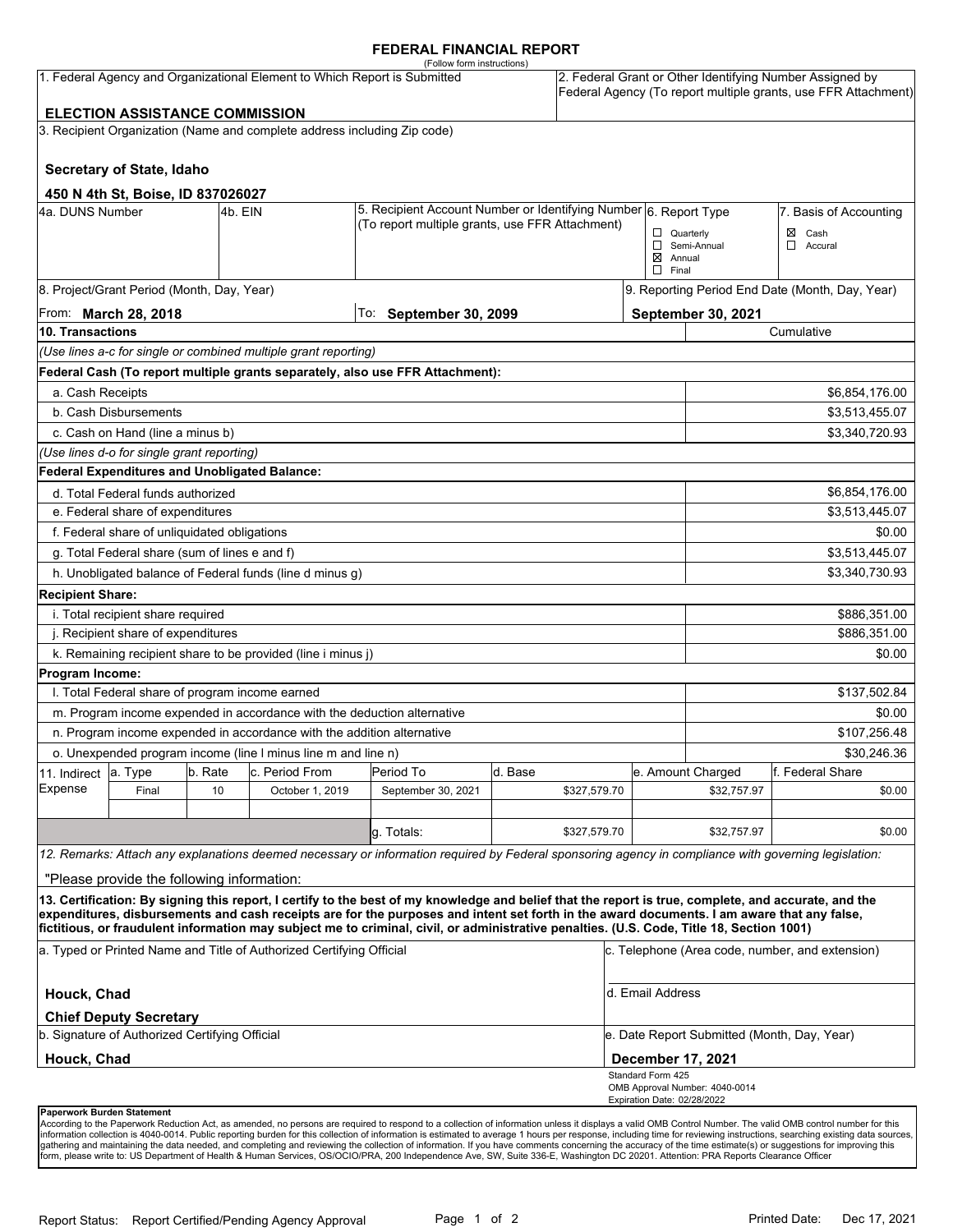| <b>FEDERAL FINANCIAL REPORT</b><br>(Additional Page) |                                                                                                                                                                                                        |  |  |  |  |  |
|------------------------------------------------------|--------------------------------------------------------------------------------------------------------------------------------------------------------------------------------------------------------|--|--|--|--|--|
| Federal Agency & Organization                        | : ELECTION ASSISTANCE COMMISSION                                                                                                                                                                       |  |  |  |  |  |
| <b>Federal Grant ID</b>                              |                                                                                                                                                                                                        |  |  |  |  |  |
| Recipient Organization                               | : Secretary of State, Idaho                                                                                                                                                                            |  |  |  |  |  |
|                                                      | 450 N 4th St, Boise, ID 837026027                                                                                                                                                                      |  |  |  |  |  |
| <b>DUNS Number</b>                                   |                                                                                                                                                                                                        |  |  |  |  |  |
| <b>DUNS Status when Certified</b>                    |                                                                                                                                                                                                        |  |  |  |  |  |
| <b>EIN</b>                                           |                                                                                                                                                                                                        |  |  |  |  |  |
| <b>Reporting Period End Date</b>                     |                                                                                                                                                                                                        |  |  |  |  |  |
| <b>Status</b>                                        |                                                                                                                                                                                                        |  |  |  |  |  |
| Remarks                                              |                                                                                                                                                                                                        |  |  |  |  |  |
|                                                      | State interest earned (current fiscal year): \$0.00<br>State interest expended (current fiscal year): \$0.00<br>Program income earned (current fiscal year): \$0.00                                    |  |  |  |  |  |
|                                                      | Program income earned breakdown (current fiscal year): \$ Source: e.g. Sale of<br>registration list                                                                                                    |  |  |  |  |  |
|                                                      | Program income expended (current fiscal year): \$0.00                                                                                                                                                  |  |  |  |  |  |
|                                                      | The indirect Expense amount is less than what was reported during the semi-annual<br>report due to the additional funds not being needed to meet our required match. State<br>funds were used instead. |  |  |  |  |  |

# **Federal Agency Review**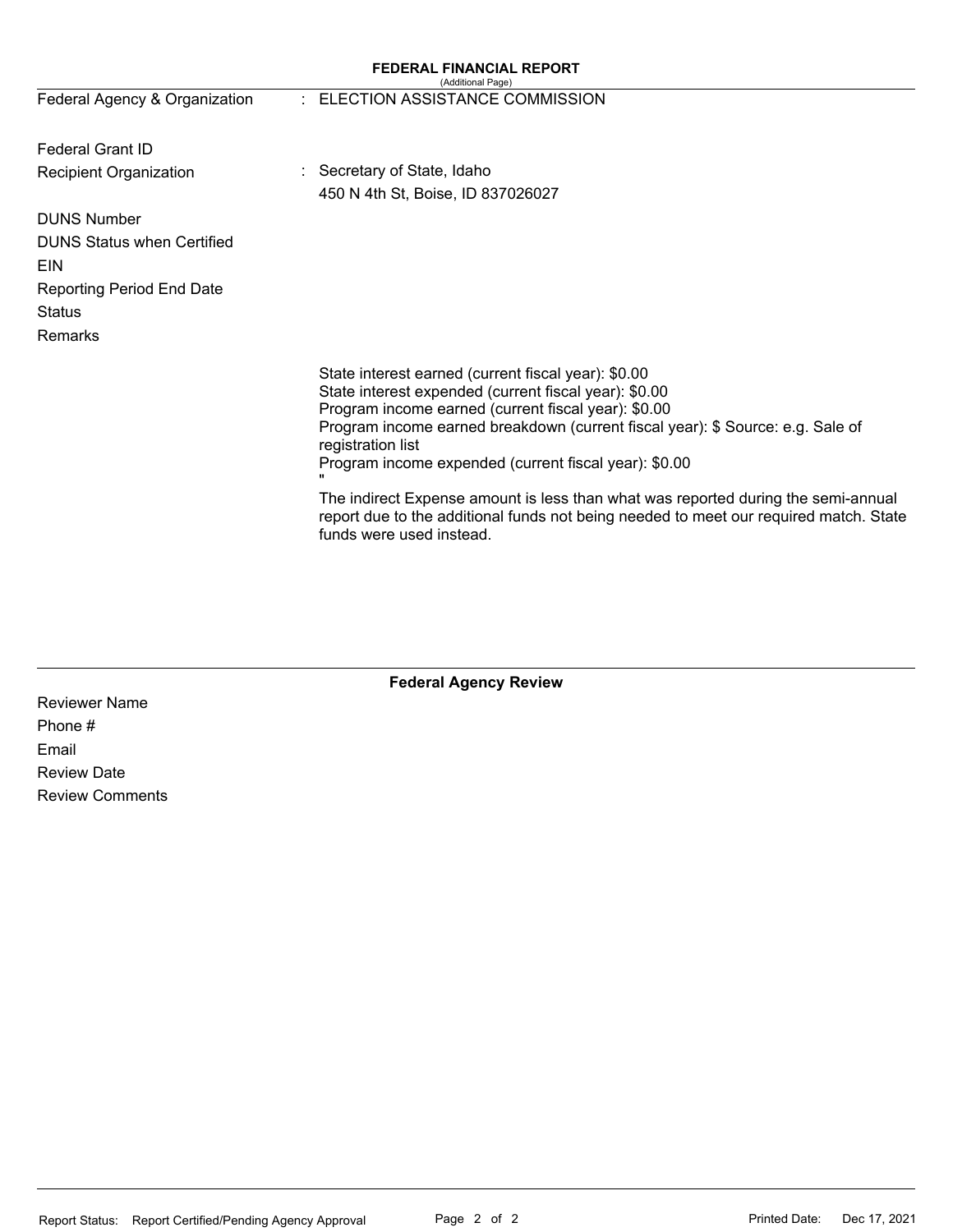# 2021-2022 EAC Progress Report

# 3. EAC Progress Report

#### **1. State or Territory:**

Idaho

## **2. Grant Number:**

#### **3. Report:**

Annual (Oct 1 - Sept 30)

#### **4. Grant:**

Election Security

#### **5. Reporting Period Start Date**

10/01/2020

#### **6. Reporting Period End Date**

09/30/2021

## 4. Progress and Narrative

7. Describe in detail what happened during this reporting period and explain how you implemented the approved grant activities in accordance with your State Plan/Program Narrative. (*Note: Your activities should align with your Grant Cost Categories Table.)*

Voting Equipment:

 • As noted in our mid-year report, the main focus of this reporting period was upgrading voting equipment, security, and processes. Those counties who were able to purchase new voting equipment in time for the 2020 Federal election cycle reported that they were very successful and efficient. The Secretary of State's office continues to work with counties to purchase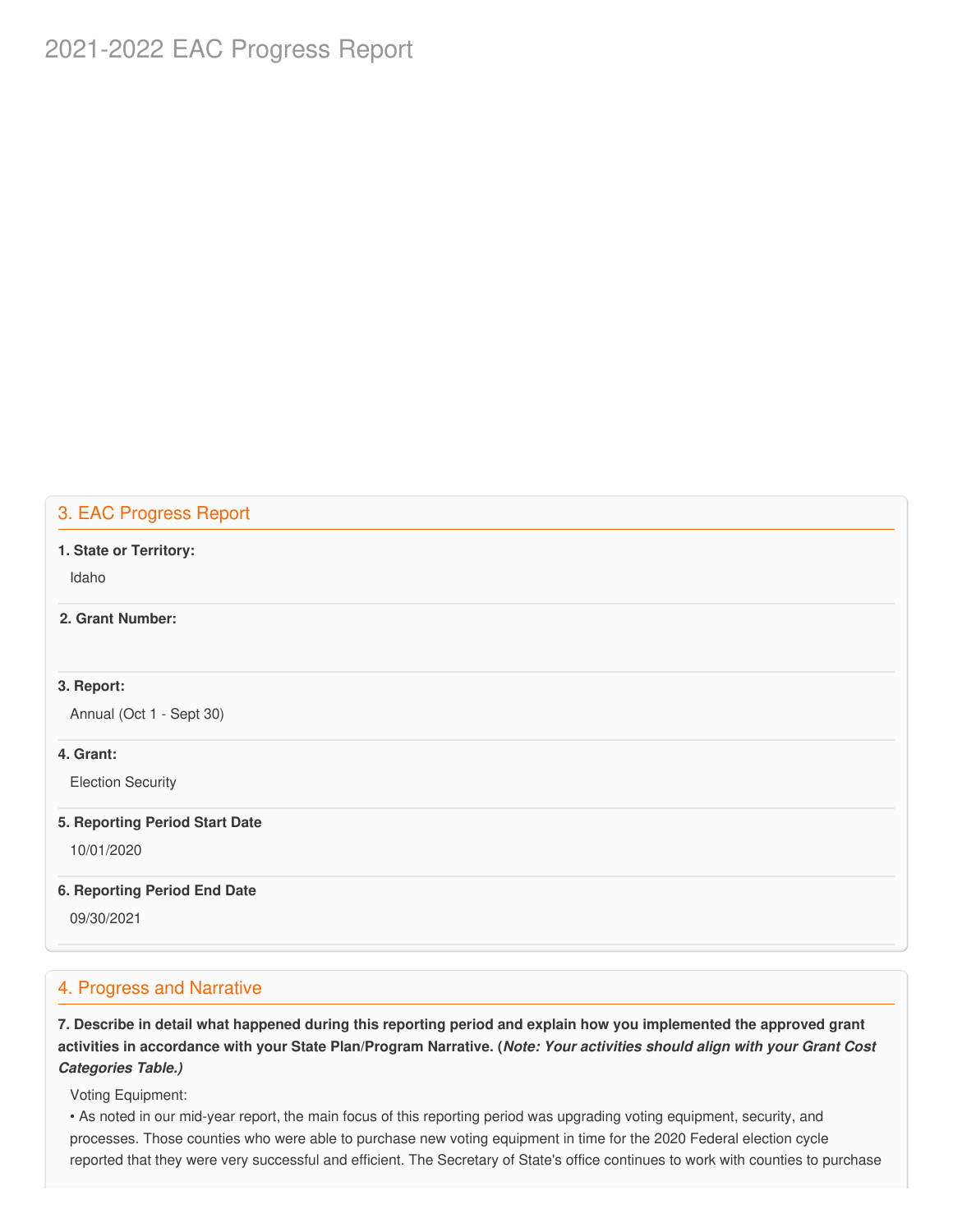updated voting equipment using sub granted funds available to them. Election Auditing:

 • The INSURE elections cybersecurity center at Boise State University continues to develop its work on three key projects; EDISAN, Orbit, and Erica. EDISAN was piloted in Nov 2020, and is an Election Day Situational Intelligence Awareness Network (EDISAN) that allows state officials, county coordinators, and emergency managers a database connected communication channel that can triage, categorize, map, and assign events and issues in real-time as they are logged in from the precinct level endpoints. It is scheduled for limited testing in March 2022, and is being written in open-source code so it can be shared with other states upon completion. Orbit (research on blockchain security protocols) and Erica (cross referencing multi-state relational database for registration analysis) are both in pre-prototype stages at present and further information will be provided in future reports.

 • A document dubbed "The Big Lie" was circulated nationwide and alleged that votes for a particular candidate were switched electronically and recorded as votes for the opposing candidate. This document alleged electronic manipulation in all of Idaho's 44 counties, even though 7 of those counties had no electronic steps in their vote counting process. In an effort to ensure the integrity of elections in Idaho, members of the Secretary of State's office visited 3 counties to audit their elections results by hand counting each ballot and comparing the results to the counties' canvased results. The results of the hand count confirmed the counties canvased ballots reported, refuting the alleged manipulation, and bolstering confidence in the integrity of elections in Idaho.

Voter Registration Systems:

 • Over the past 12 months, the Tenex Election Management System has seen significant improvements to functionality and ease of operation. In November of 2020, the Tenex Election Desk, or TED, was used by Idaho in a national and statewide election, marking the first time TED had been utilized to this extent. Tenex training for all 44 county Clerks and their election staffs was conducted jointly by Tenex and the Secretary's elections staff, resulting in one of the smoothest (and certainly the largest in terms of voter turnout) elections in recent memory. In the first quarter of 2021, the Secretary's IT department designed, built, and implemented a secure vault, which allowed us to share encrypted jury list files from Tenex directly with county and supreme court officials. In April, July, and September of 2021, Tenex delivered major new software releases, which included significant improvements to Voter Central, Absentee, Petitions, Streets and Districts, Campaign Desk and Election PAL modules. Additionally, new software modules were implemented in June of 2021 (Election Force and the Poll Worker Portal) and September of 2021 (Geographic Information System, or GIS). The GIS module is a significant addition to the Tenex software suite, as it will be used by all 44 Idaho counties in their local and congressional redistricting work in late 2021 and early 2022. Cyber Security:

 • The Idaho Secretary of State (IDSOS) continues to work with the Department of Homeland Security's Cybersecurity Infrastructure and Security Agency (CISA) to enroll and receive weekly scan reports of the county's public-facing websites. At the county level, the scan results will be used by county clerks to uncover and remediate any potential cyber vulnerabilities. At the IDSOS level, the scan results will be aggregated to allow our staff to identify any vulnerability trends across multiple counties, and develop mitigation strategies.

Communications:

 • Election Videos: As part of a research project undertaken for a Master's thesis at Naval Postgraduate School by our chief deputy secretary of state, Idaho is nearing completion on the production of a 40-video series on how elections are run in Idaho. The Idaho Voter Education Project features 8 chapters ranging from 2 to 7 video "episodes" per chapter, comprehensively explaining the protocols and procedures that keep Idaho elections safe, free, and secure. Both an educational product and a security tool, this project helps inform voters what they should expect to see at the poles, enabling them to bring to attention those things that then appear out of place. New videos are released on Tuesdays at <https://voteidaho.gov/voter-education>

### 8. Describe any significant changes to your program during the project, including changes to your original State  **Plan/Program Narrative or favorable developments that improved program efficiency and/or service delivery.**

 COVID-19 created setbacks throughout many aspects of the Secretary of State's office, and the county clerk offices. As noted in our semi-annual report, shortages and shipping delays prevented counties from receiving and deploying voting equipment in time for the 2020 federal election cycle. CARES funds were originally slotted to pay for these equipment purchases, however, since they were not receiving in time for the 2020 election, they no longer qualified. The IDSOS adjusted their Security funds in the amount of \$[389,854.17](https://389,854.17) in order to accommodate those purchases for the counties. Funds originally allocated for equipment and training expenses by the IDSOS were reallocated to subgrant funds.

 The 2021 annual in-person clerk conference was also cancelled due to COVID-19. The IDSOS had set aside funding for the conference over the next 3 years in order to train county clerks on the Voter Registration System and cyber security. Due to this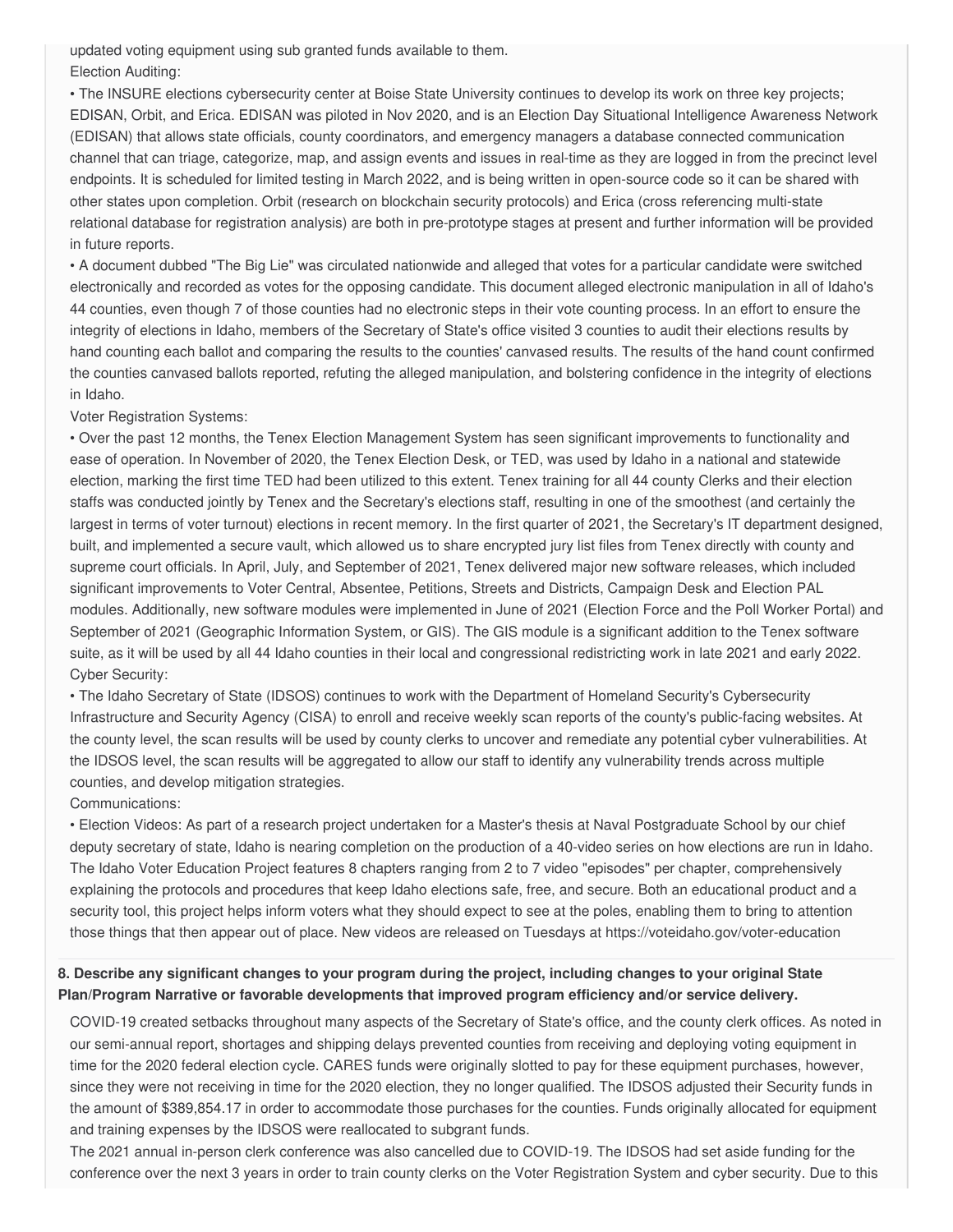years' cancellation, the \$75,000 set aside for the conference was reallocated from training to other costs in order to hire a 3rd party to assist with the enhancements made to the online Voter Registration System.

#### **9. Issues Encountered:**

Describe all major issues that arose during the implementation of the project and the reasons why established goals were not met, if applicable. Address each issue separately and describe whether and how the issues were resolved. Also,  **briefly discuss the implications of any unresolved issues or concerns.**

N/A

#### **10. Provide a description of any training conducted, including security training.**

 The Secretary's office continued to require monthly training sessions in a virtual environment, using the Knowbe4 simulation tool. This anti-phishing and cyber awareness training concentrated on the continuing problem of social engineering and human error. There was a total of 29 participants within the IDSOS office.

#### **11. Subgrants:**

#### **Did your office provide subawards to local jurisdictions during this reporting period?**

Yes

#### **12. Describe the activities carried out by your subgrantees during the reporting period.**

 The IDSOS has made federal funds available to each of the counties based on county population. Counties were also required to provide a match, and enroll in the weekly CISA scans in order to access their federal portion.

 As noted in the expense breakdown below, counties have been using most of their funds to purchase and implement voting equipment. Idaho had a successful 2020 election, a lot of which is attributed to the purchasing and implementing of updated voting equipment. We anticipate more equipment purchases by counties who have remaining funds.

#### **Provide a breakdown of aggregate subawards expenditures across major categories.**

 Voting Equipment : [\\$977,341.95](https://977,341.95) Election Auditing : \$0.00 Voter Registration Systems : [\\$42,744.73](https://42,744.73) Security : \$[37,227.99](https://37,227.99) Communications : \$0.00 Other (Voter Reg. Security Equipment) : \$0.00 Other (Specify above) : \$0.00 Other (Specify above) : \$0.00 Total : [\\$1057314.67](https://1057314.67)

#### **13. Match:**

#### **Describe how you are meeting or have met the matching requirement.**

 Our remaining State match requirement of \$886,351 was met by year end in large through match requirements of the counties along with our own State match, and a 10% di minimis rate applied to the managing of the subgrant distributions.

#### 14. Report on the number and type of articles of voting equipment obtained with the funds. Include the amount expended  **on the expenditure table.**

 All voting equipment purchased this reporting period was done at the county level. Electronic Ballot Marking Devices: 87 Voter Kiosks: 2 Electronic Poll Books: 190 Ballot Printers, Scanners and Tabulators: 67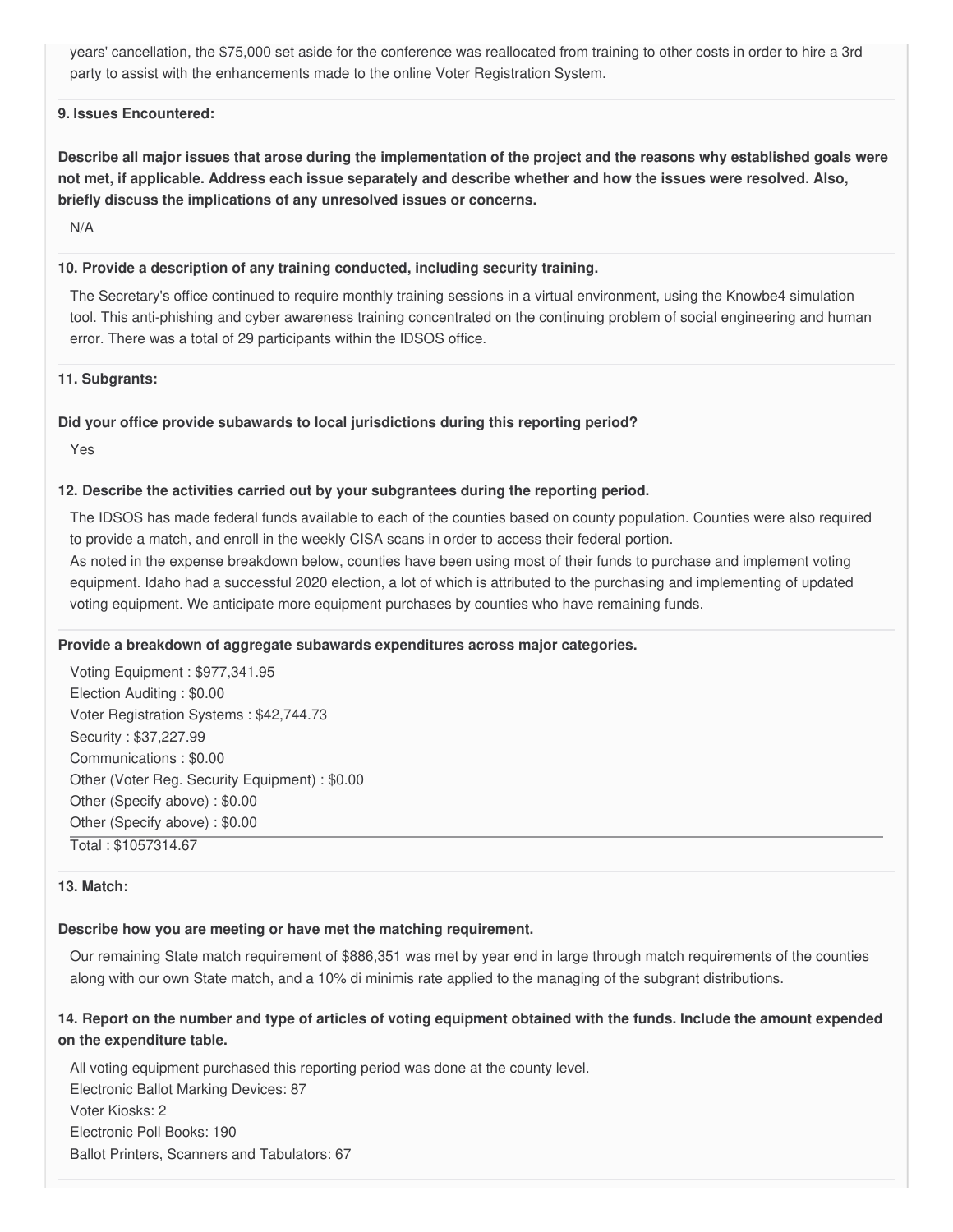# 5. Expenditures

# **15. Current Period Amount Expended and Unliquidated Obligations**

# **GRANT COST CATEGORIES - FEDERAL**

 Voting Equipment and Processes: : \$0 Post-Election Auditing: : \$59469 Voter Registration Systems: : \$356464 Cyber Security: : \$5305 Voter Education/Communications: : \$44543 Subgrants: : \$766247

#### Total : \$1232028

 **Comments:** Total expenditures for this reporting period show \$606.00 less than reported on the FFR due to correcting the accounting error that was reported on our FY20 FFR. Total expenses include [\\$2,043.48](https://2,043.48) in interest that was expended during this reporting period.

### **16. GRANT COST CATEGORIES - MATCH**

 Subgrants: : \$291068 Voter Registration Systems: : \$70000 Cyber Security: : \$24824 Indirect Costs (If applicable, FFR Line 11): : \$29073 Total : \$414965 **Comments:**

## 7. Expenditures

#### **17. Confirm Total Grant Expenditure Amounts**

 Federal : \$[1,232,028.00](https://1,232,028.00) Match : \$[414,965.00](https://414,965.00) Total : \$1646993

 **OMB CONTROL NUMBER: 3265-0020**

# 8. Certification

 **Name and Contact of the authorized certifying official of the recipient.**

**First Name** Kathy **Last Name** Abbott

**Title**